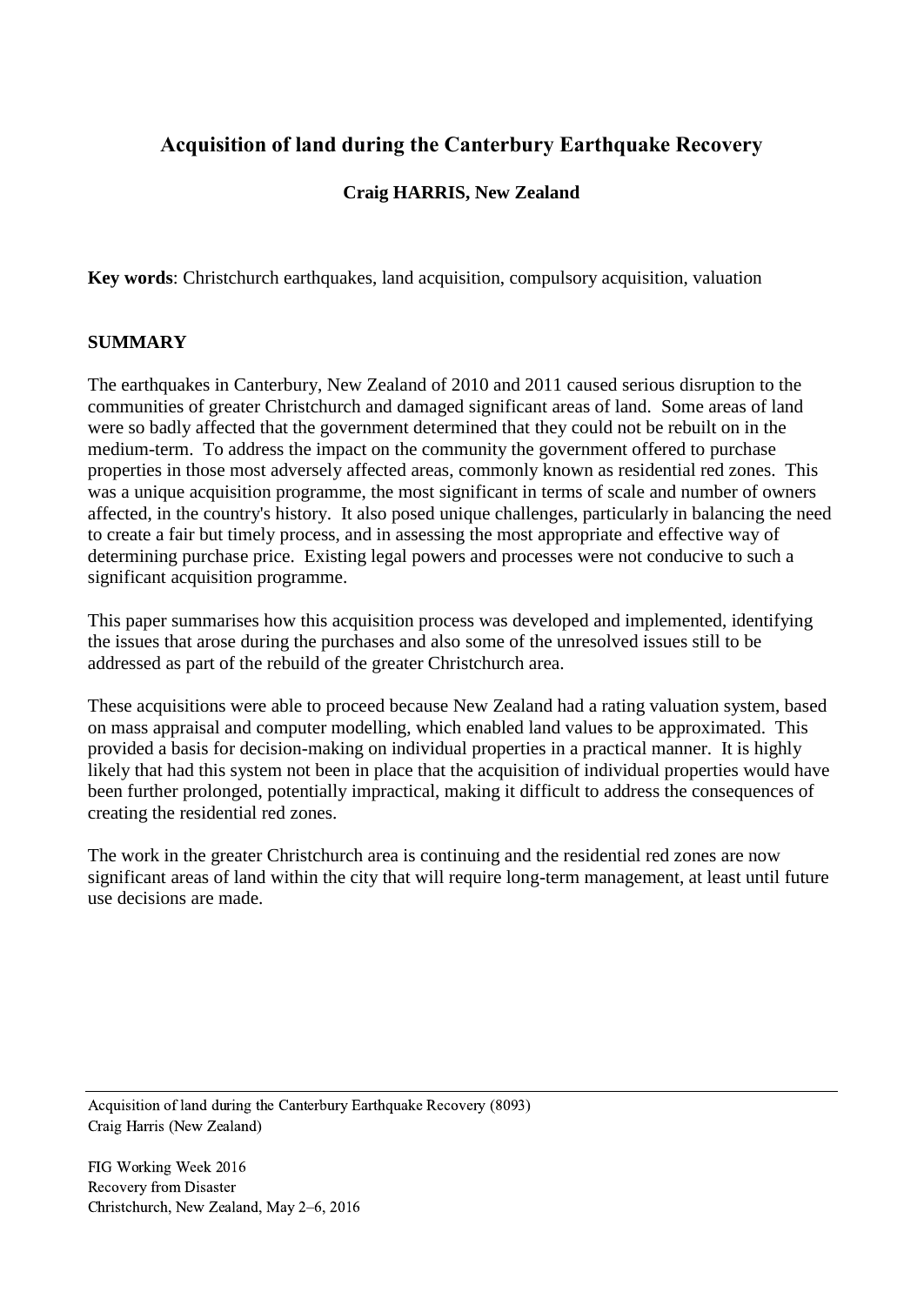# **Acquisition of land during the Canterbury Earthquake Recovery**

### **Craig HARRIS, New Zealand**

### **1. INTRODUCTION**

The earthquakes in the greater Christchurch area of Canterbury, New Zealand, consisted of two major events – the initial earthquake in September 2010 and a significant aftershock in 2011 – and hundreds of other aftershocks and land movement that have occurred right up until 2016.

These seismic events caused serious disruption to the communities of greater Christchurch and damaged significant areas of land. In some areas, the New Zealand government determined that rebuilding could leave landowners facing lengthy disruption that could go on for years. Such wide scale land repair would take a considerable period of time and result in ongoing social dislocation, which would have major impacts on schooling, transport and employment for whole communities.

The New Zealand Government began a process to offer to purchase properties in those most adversely affected areas, commonly known as residential red zones. This was a unique acquisition programme, the most significant in terms of scale and number of owners affected, in the country's history. It also posed unique challenges, particularly in balancing the need to create a fair but timely process, and in assessing the most appropriate and effective way of determining purchase price.

This paper summarises how this acquisition process was developed and implemented, identifying the issues that arose during the purchases and also some of the unresolved issues still to be addressed as part of the rebuild of the greater Christchurch area.

#### **2. 2010 AND 2011 CANTERBURY EARTHQUAKES**

The first earthquake occurred at 4.30 am on 4 September 2010 had a movement magnitude of 7.1 and was centred 40 kilometres west of Christchurch. It was relatively shallow and felt widely across the South Island. The earthquake caused widespread damage, including falling masonry from older buildings. However, there was no loss of life, few serious casualties. The cost of damage was estimated to be at around NZD\$4 billion (approximately  $E$ 2.4 billion).

A major aftershock struck at 12.51pm on 22 February 2011, with a magnitude of 6.3. This caused significantly more damage and fatalities. The epicentre of this event was closer to the city, near the port of Lyttleton, 10 kilometres south-east of Christchurch's central business district. This earthquake killed 185 people and injured several thousand people. More than 110 people were killed in the collapse of two buildings, while others were killed by falling masonry.

#### **3. IMPACTS**

Acquisition of land during the Canterbury Earthquake Recovery (8093) Craig Harris (New Zealand)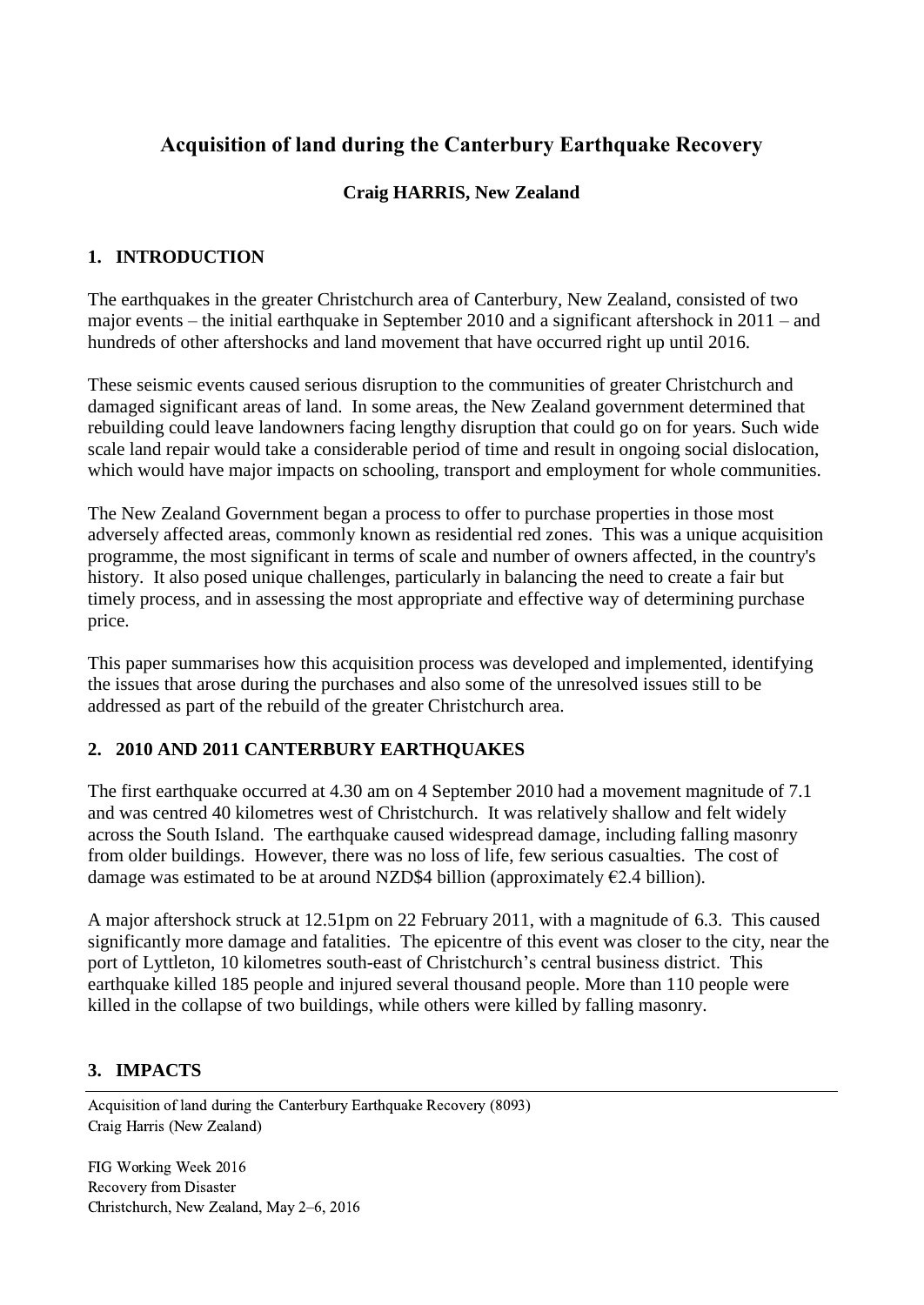Damage from the 22 February 2011 earthquake was far more severe. This was due to a range of factors; the proximity and depth of the event (which meant that a greater amount of energy from the seismic event was released into the city), the time of the day, when more people were on the streets, and the fact that many buildings had already been weakened by the September 2010 earthquake and the four months of aftershocks that followed.

Over 100,000 houses, over half of Christchurch's housing stock, was damaged by the earthquakes. Two-thirds of businesses in the Christchurch central business district were displaced due to building damage, and more than 1,200 buildings, a quarter of the buildings, in this area had to be demolished, including the city's tallest building. Buildings in the port of Lyttleton were also significantly damaged.

In excess of 120,000 insurance claims were made to the Earthquake Commission (EQC) for significant damage. EQC maintains a government insurance fund which provides natural disaster insurance cover for residential homes, land and contents. Residential homeowners have this cover if they have private insurance policies for their home that includes fire insurance. However, some residents in the badly affected areas did not have private insurance policies, so were not covered by the EQC fund.

Residential areas in the east of the city had been built on a drained swamp. The lateral movement of the earthquake also cracked and undermined house foundations. This was combined with liquefaction – shaking that causes layers of sand and silt to behave more like a liquid than a solid – which inundated houses with silt, along with water and sewage from pipes that that been cracked by movement in the land. It was estimated that this caused upwelling of over 200,000 tonnes of silt across the city. This is considered to be one of the worst liquefaction events ever recorded during an earthquake in an urban area.

In the residential areas of the Port Hills, the earthquakes caused rock cliffs to collapse and dislodged tons of rubble that posed significant risks to houses below. Residential areas had to be evacuated due to the risk of falling boulders from higher elevations.

A series of subsequent aftershocks followed. In particular, earthquakes in June and December 2011 caused further damage both to properties in the residential areas and central business district.

# **4. GOVERNMENT RESPONSE**

#### **4.1 Creation of CERA**

Immediately after the 22 February 2011 earthquake, a state of National Emergency was declared. Rescue efforts throughout the city were undertaken. Access to the central business district was controlled by a police and military operated cordon. This cordon reduced in size as buildings were demolished and areas made safe for public access.

Acquisition of land during the Canterbury Earthquake Recovery (8093) Craig Harris (New Zealand)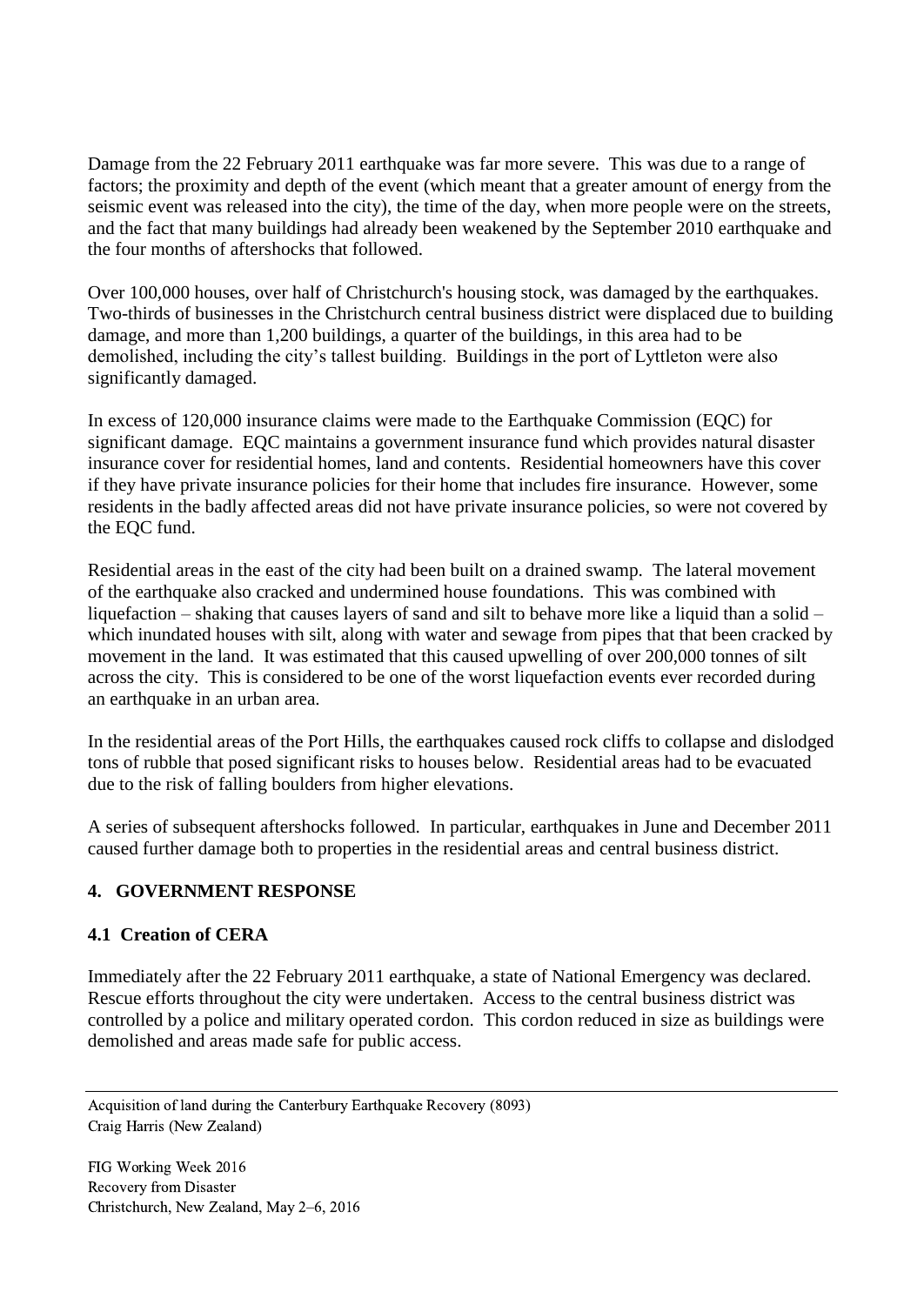Following the initial emergency response, the New Zealand government established the Canterbury Earthquake Recovery Authority (CERA) to coordinate recovery and rebuilding operations. It had five main functions, as set out in its governing legislation: $<sup>1</sup>$ </sup>

- 1. enable a focused, timely and expedited recovery of greater Christchurch,
- 2. enable community participation in the planning of the recovery of greater Christchurch,
- 3. enable information to be gathered about any land, structure or infrastructure affected by the Canterbury earthquakes,
- 4. facilitate, coordinate and direct the planning, rebuilding and recovery of affected communities in greater Christchurch, including the repair and rebuilding of land, infrastructure and other property, and
- 5. restore the social, economic, cultural and environmental wellbeing of greater Christchurch communities.

This legislation provided wide-ranging powers, including:

- requiring local government to act as directed,
- amending or overriding existing planning documents and regulatory requirements,
- closing or otherwise restricting access to roads and other geographical areas,
- demolishing buildings,
- requiring compliance with any directions made under the Act, and
- setting out a streamlined land acquisition process (see below).

These emergency powers were introduced to ensure that normal legal procedures that would impede recovery of the city could be waived as required. However, this legislation was limited to five years, and expired in early 2016.

CERA had the lead role in the recovery efforts, but worked in collaboration with local government, business, insurers, other central agencies and community groups, as well as the local Māori tribal group, Te Rūnanga o Ngāi Tahu.<sup>2</sup>

#### **4.2 Land Assessment and Zoning**

Part of this work involved identifying which land in Christchurch City and the neighbouring Waimakariri District was so adversely affected by the earthquakes that further intervention was required. This included obtaining detailed engineering advice on the state of residential land and how it could be redeveloped.

These investigations were city wide, assessing the damage to all parts of Christchurch city and the neighbouring districts. The investigations focused on two main categories – flat residential land, and the elevated residential areas in the Port Hills in the east of Christchurch city.

<sup>2</sup> Māori are the indigenous people of New Zealand.

 $\overline{a}$ 

<sup>1</sup> Section 3 of the Canterbury Earthquake Recovery Act 2011 (CER Act).

Acquisition of land during the Canterbury Earthquake Recovery (8093) Craig Harris (New Zealand)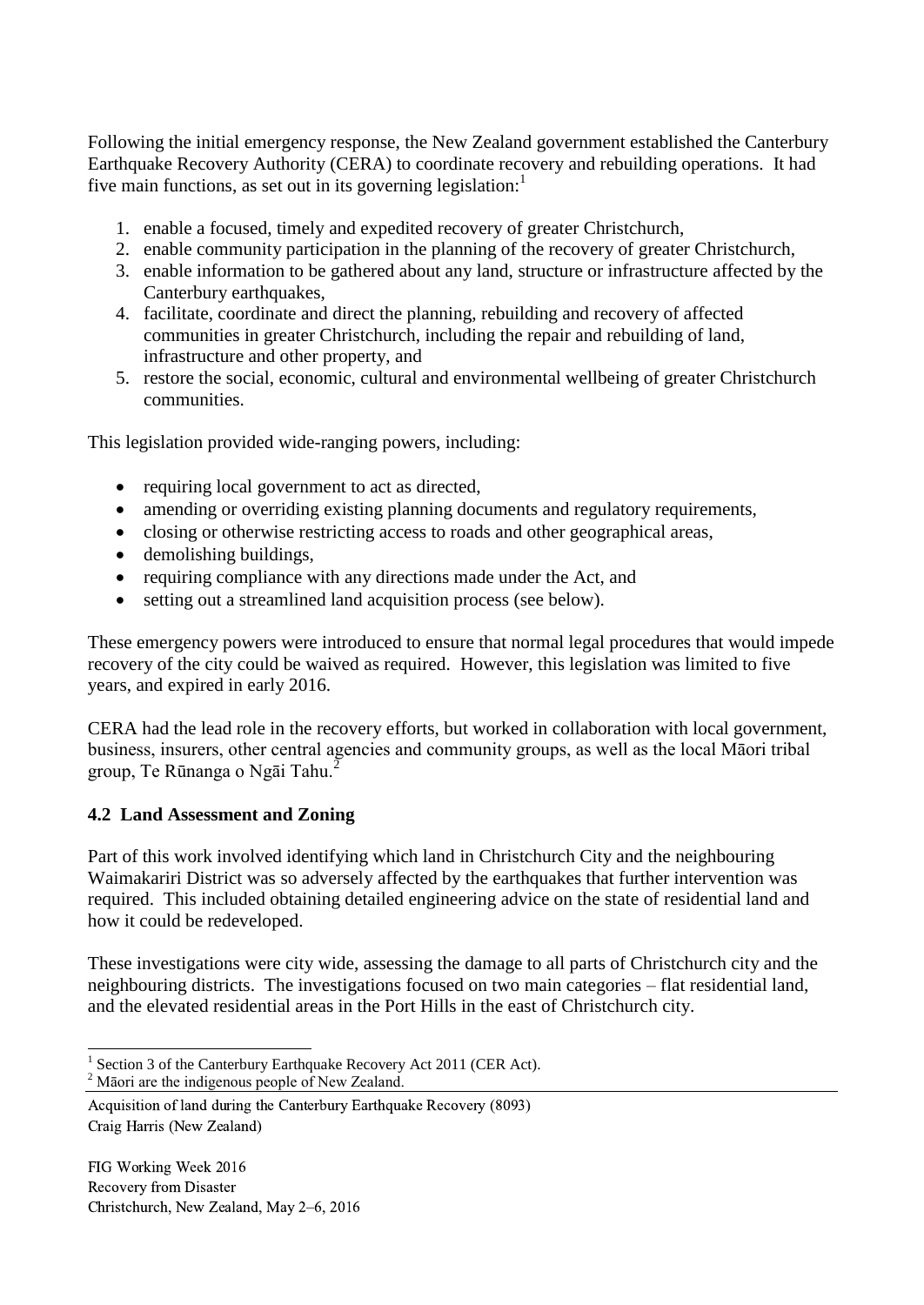This resulted in a range of zones created for the residential areas. Initially there were four ratings (red, green, white and orange). The last two categories were interim ratings while further investigations into geotechnical issues were undertaken. These have eventually been superseded as assessments were completed and all properties were placed into green or red zones.

Green zone areas are those which are generally considered to be suitable for residential construction. While buildings on green zone land may have had to be demolished due to structural issues, it was considered that there were no significant issues that prevented rebuilding on the land.

Some of the land in residential areas was so badly damaged by the earthquakes that it was considered unlikely that owners could rebuild on the land for a considerable period of time. For flatland areas, this included area-wide land and infrastructure damage that could not be rectified without extensive engineering work. The success of this work also could not be guaranteed, given continuing seismic activity, could be uneconomic, and any repair would be disruptive and protracted for landowners.

In the Port Hills there were additional factors to consider. There was immediate risk to life from cliff collapse or rock rolling from higher elevations, and the remediation to prevent this occurring was either not practicable or difficult to undertake and maintain.

These residential areas were subsequently zoned red. The government decided that properties in these areas could not be rebuilt on. This encompassed around six square kilometres of land around the Christchurch and neighbouring areas. Much of the flat land residential red zone area follows the Avon River running through Christchurch. This is the area of greatest liquefaction from the earthquakes.

The first decisions on land zones were announced in June 2011. By the end of that year, more than 180,000 properties had been zoned green and approximately 7,500 properties were included in residential red zones in flat land areas. Due to the risks posed in the Port Hills areas, it took longer to determine all of the zoning. It was not until December 2013 that final announcements were made. 700 properties were included in red zones in the Port Hills.

#### **5. RESIDENTIAL RED ZONE PURCHASES**

Homeowners in the residential red zone faced lengthy disruption that could go on for years. Such wide scale land repair would take a considerable period of time and result in ongoing social dislocation, which would have major impacts on schooling, transport and employment for whole communities.

In order to provide certainty to owners of such land, to enable them to move on, government decided to offer to buy all homes within the red zones. The scale of this offer would be, in terms of individual properties, the single largest government acquisition process in New Zealand's history.

Acquisition of land during the Canterbury Earthquake Recovery (8093) Craig Harris (New Zealand)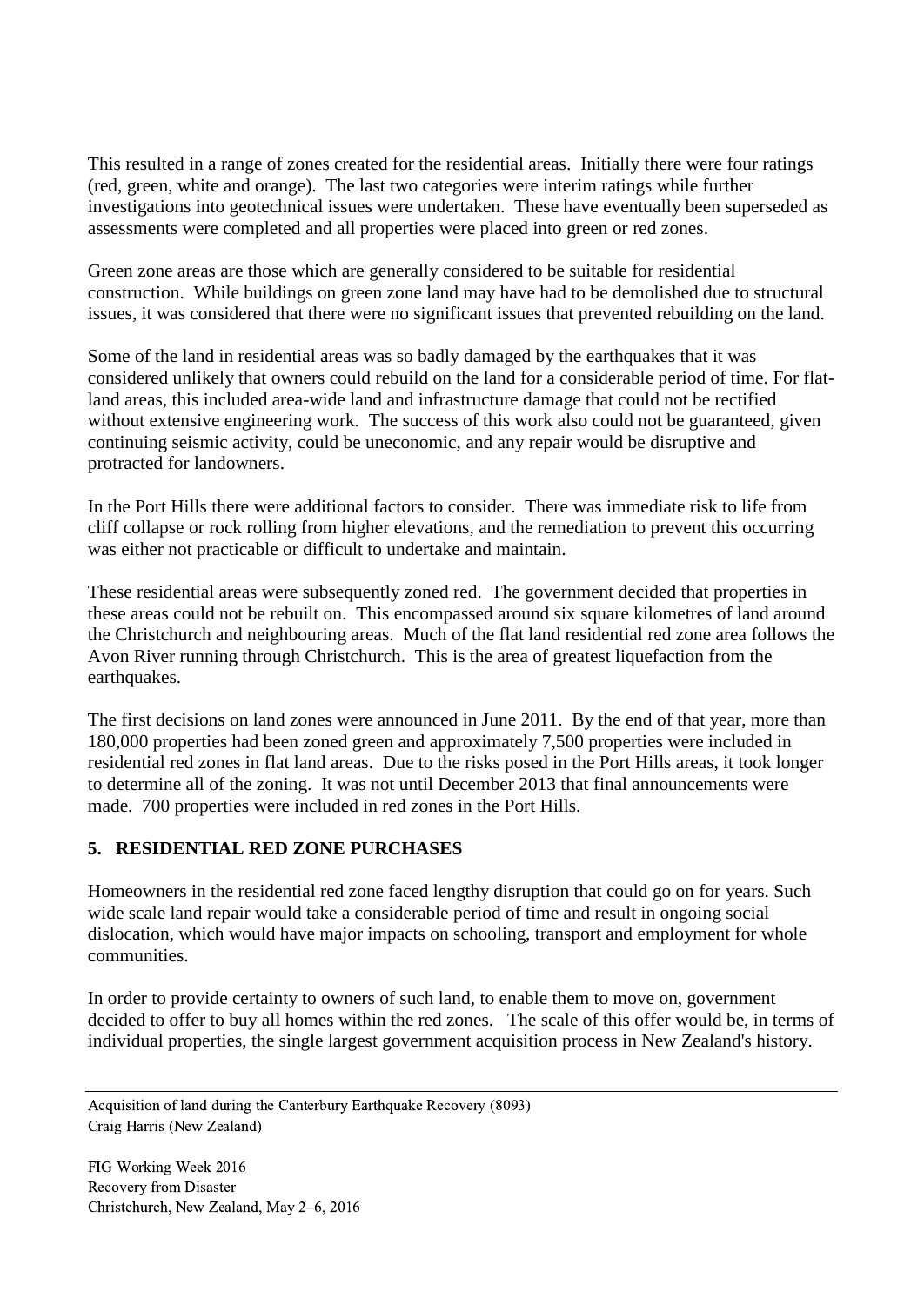It is important to note that the acquisitions were intended to aid the recovery effort in these effected areas; the government did not have any particular purpose to put the land to once it had been acquired. These decisions would be made after the purchase programme had been undertaken.

The initial question was how to achieve an acquisition process on such a large scale?

#### **5.1 Effectiveness of existing government acquisition processes**

As a parliamentary democracy, based on concepts of English land law and constitutional monarchy, New Zealand government agencies required defined powers, set out in legislation passed by Parliament, to purchase property. The main legislation at the time was the Public Works Act 1981 ("Public Works Act"), which enables government agencies to purchase land for public services, such as roads, schools or sewage works. This legislation sets out a compensation regime for owners of land required for these works, as well as authorising and defining how land could be taken by compulsory acquisition where agreement cannot be reached.

These land acquisition processes can be long, with a requirement for negotiation with individual landowners and a detail compensation assessment process. In practice for the government, this work is carried out by contractors, who seek approval to the agreements negotiated with owners. In addition, the need for the land must be proven and any compulsory acquisition can be tested in the courts. While enabling land to be acquired for government actions, the Public Works Act was not intended to cover emergency situations such as earthquake recovery.

It was realized early on that these process could have proven unworkable given the number of affected properties within the red zones. Negotiating with nearly 8,000 owners individually would have required a large number of negotiators working for the government, and prolonged resolution for individuals. If compulsory acquisition was necessary, it could take up to two years for an acquisition to be completed. In addition, there was doubt whether the reason the land was being acquired, for earthquake recovery, would have easily fit within the legal framework under the Public Works Act.

# **5.2 Bespoke process developed**

Instead, unique powers were set out in the Canterbury Earthquake Recovery Act 2011. This enabled the relevant Minister to acquire land by agreement with owners or through compulsory acquisition.

The Act included a process for compulsory acquisition which was based on a streamlined version of that set out in the Public Works Act. In particular, unlike the Public Works Act, there was no right to object to a court to the compulsory acquisition after the Minister had issued a notice of intention to take the property. The compulsory acquisition can proceed without any claim for compensation being resolved.

Acquisition of land during the Canterbury Earthquake Recovery (8093) Craig Harris (New Zealand)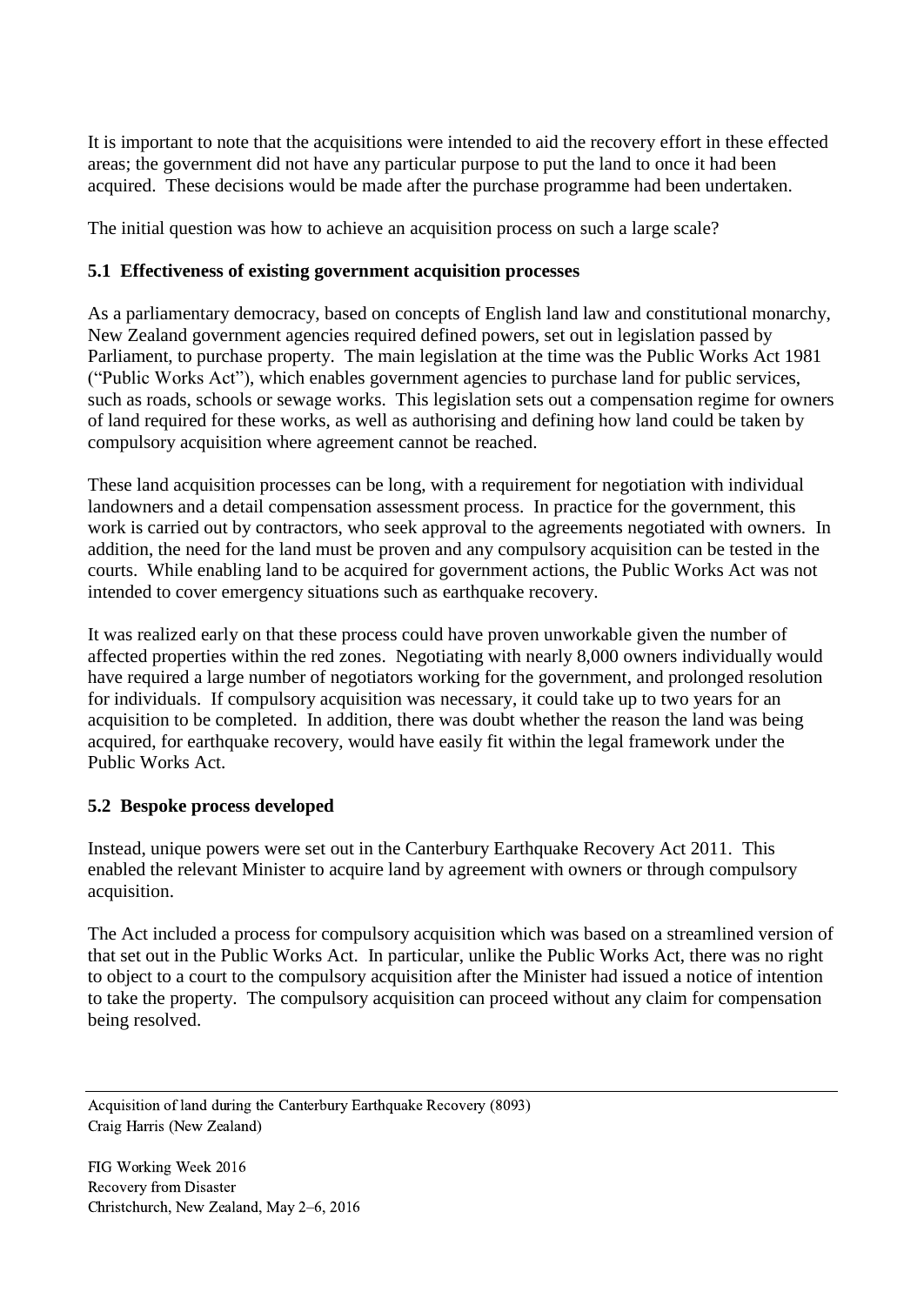In terms of compensation for compulsory acquisitions, the Minister must determine compensation within a reasonable period, having regard to its current market value as determined by a valuation carried out by a registered valuer. As far as practicable, the Minister must determine compensation in accordance with the relevant provisions of Part 5 of the Public Works Act.<sup>3</sup> The land can be taken and possession sought before compensation is finalised and paid.

There are some differences with the Public Works Act, including that under the CER Act, the Minister is not required to make an offer of compensation, but rather determine compensation after it has been claimed by the owner.

However, compulsory acquisition for Christchurch was considered to be the final resort. First, the government would offer to purchase residential red zone properties, and seek agreement from the owners to sell. For the residential red zones, offers were made by a formal letter, setting out a written offer to each landowner, providing the terms and conditions of the offer, as well as a formal notice by which the landowner could accept or decline the offer. This was intended to limit the role of contractors and reduce costs to both parties.

Due to the disruption caused by the earthquakes and aftershocks, it was also necessary to locate all affected landowners, some of whom were no longer living in Christchurch. This required a significant amount of investigation work, including contacting owners and obtaining consent and other information from them before an offer was made.

# **6. HOW TO VALUE RED ZONE PROPERTIES?**

The scale of the purchase offer process created issues for how properties could be valued in a quick and efficient manner. With offers required for approximately 8,000 properties it was considered impracticable to employ a valuation professional to value each property individually in an exercise to determine a pre-earthquake value. Following the earthquake there was also not a functioning property market in the residential red zones on which market values could be established.

Fortunately, New Zealand operates a national process of property valuations for setting and apportioning annual local government property taxes - or 'rates - to fund the provision of local council services. Every three years, a local authority will undertake a mass appraisal valuation process and computer modelling to determine property values for setting these rates. The rating valuations are assessed using a market value definition for both Capital Value and Land Value.

These valuations are undertaken to rules set by the Valuer-General, an independent government statutory officer. At the end of this process, each property has a 'rating value' as an indicative market value of the property. An important limitation was that rating valuations were based on local property sales, not inspections of all properties within the local authority area.

For Christchurch, the last rating valuation appraisals had been completed in 2007. They were scheduled to be updated in 2010, however, this was cancelled following the first earthquake. The

Acquisition of land during the Canterbury Earthquake Recovery (8093) Craig Harris (New Zealand)

FIG Working Week 2016 Recovery from Disaster Christchurch, New Zealand, May 2–6, 2016

-

 $3$  section 64(3) of the Canterbury Earthquake Recovery Act 2011.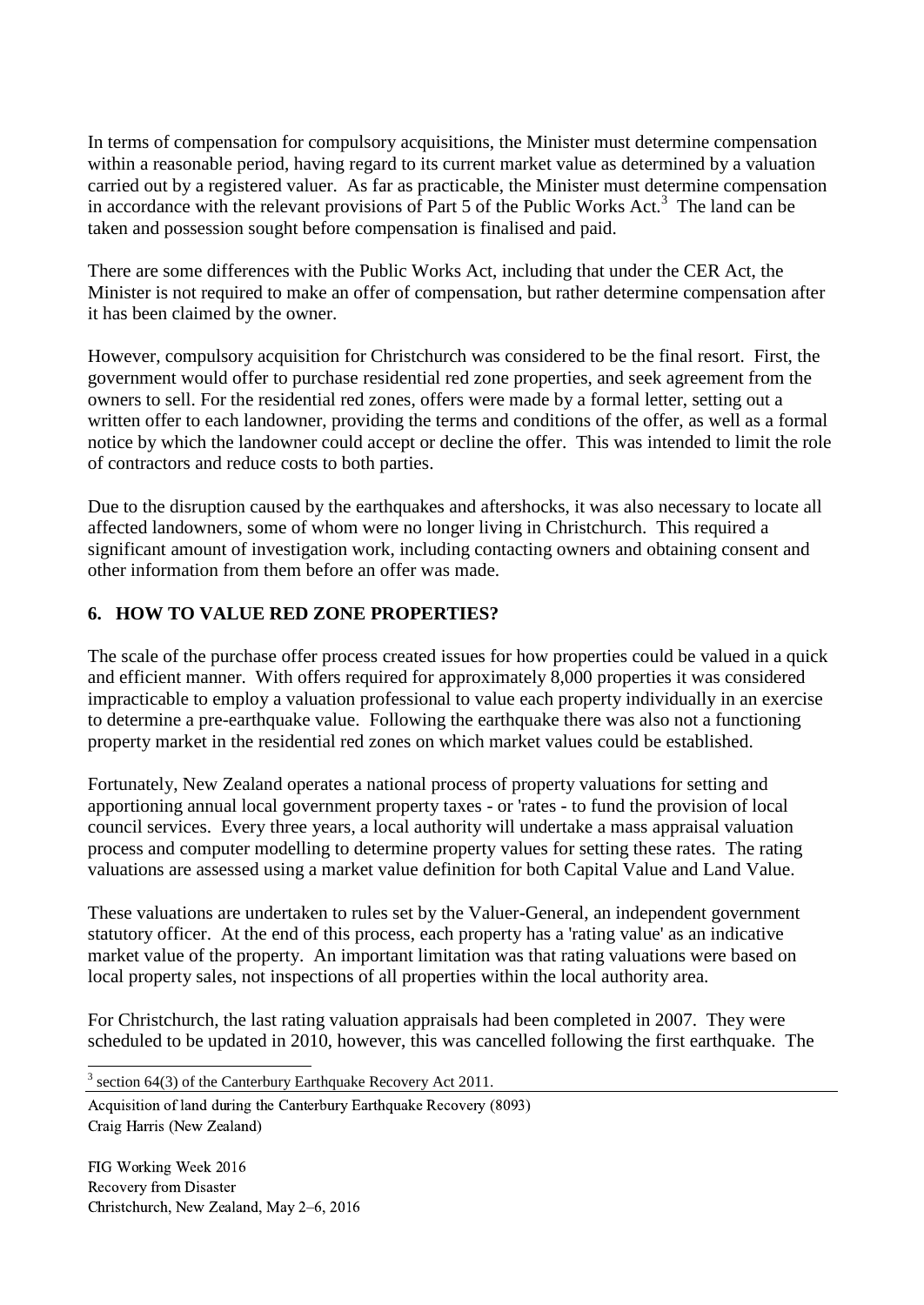2007 rating values were therefore the most recent record, on a city-wide basis, of the values of properties.<sup>4</sup> These figures were publicised and had been notified to each landowner.

The benefit of using the 2007 rating values for the offers was that they pre-dated the earthquakes and could provide a 'damage-free assessment of value. In addition, they also pre-dated the global financial crisis, and were therefore close to the high point of residential property values.

There were disadvantages. Even allowing for the global financial crisis, the 2007 rating values were still three-years old at the time of the first earthquake. Importantly, these were based on a mass appraisal and computer modelling, and did not reflect individual property conditions. While there was a process for owners to object to the 2007 rating valuation when it was set, use of those rating valuations to set rates may have dis-incentivised owners to challenge assessments that they considered were too low.

In addition, these valuations did not provide 2011 current market value, or the value of the land following the earthquakes – rather it is considered to be a reasonable representation of the value of the land (based on the best appraisal) prior to the earthquakes.

The government decided that the 2007 Rating Valuations would be used as the basis of the offer for each property.<sup>5</sup> There were only limited ability for an owner to challenge these values, and the only exception was where there were factual errors or outstanding building consents that had not been accounted for. This was considered to be the most cost effective, timely and straightforward process to implement for most property owners.

# **7. OFFERS MADE**

#### **7.1 Offers to insured homeowners**

Due to the nature of land ownership in New Zealand, most of the owners of residential homes in the red zones held property insurance which covered the house and other structures on the land. When the first zones were announced in June 2011, the government also announced that it would offer to purchase those properties in red zones which were insured. This was intended, in part, to provide certainty to the owners of those properties, whose future rebuild plans were affected by the decision to include their land in a red zone.

From late 2011, the government initiated an offer process for these landowners. The offer provided these landowners with two options:

• The government would purchase the entire property at current rating value, less any built property insurance payments already made, and the government would assume any unresolved insurance claims, excluding the house contents; or

<sup>5</sup> <http://cera.govt.nz/sites/default/files/common/cabinet-minute-11-27-12-20110718.pdf>

Acquisition of land during the Canterbury Earthquake Recovery (8093) Craig Harris (New Zealand)

<sup>&</sup>lt;sup>4</sup> In the Waimakariri district north of Christchurch, where there were areas of red zoned land, rating valuations had been last set in 2008.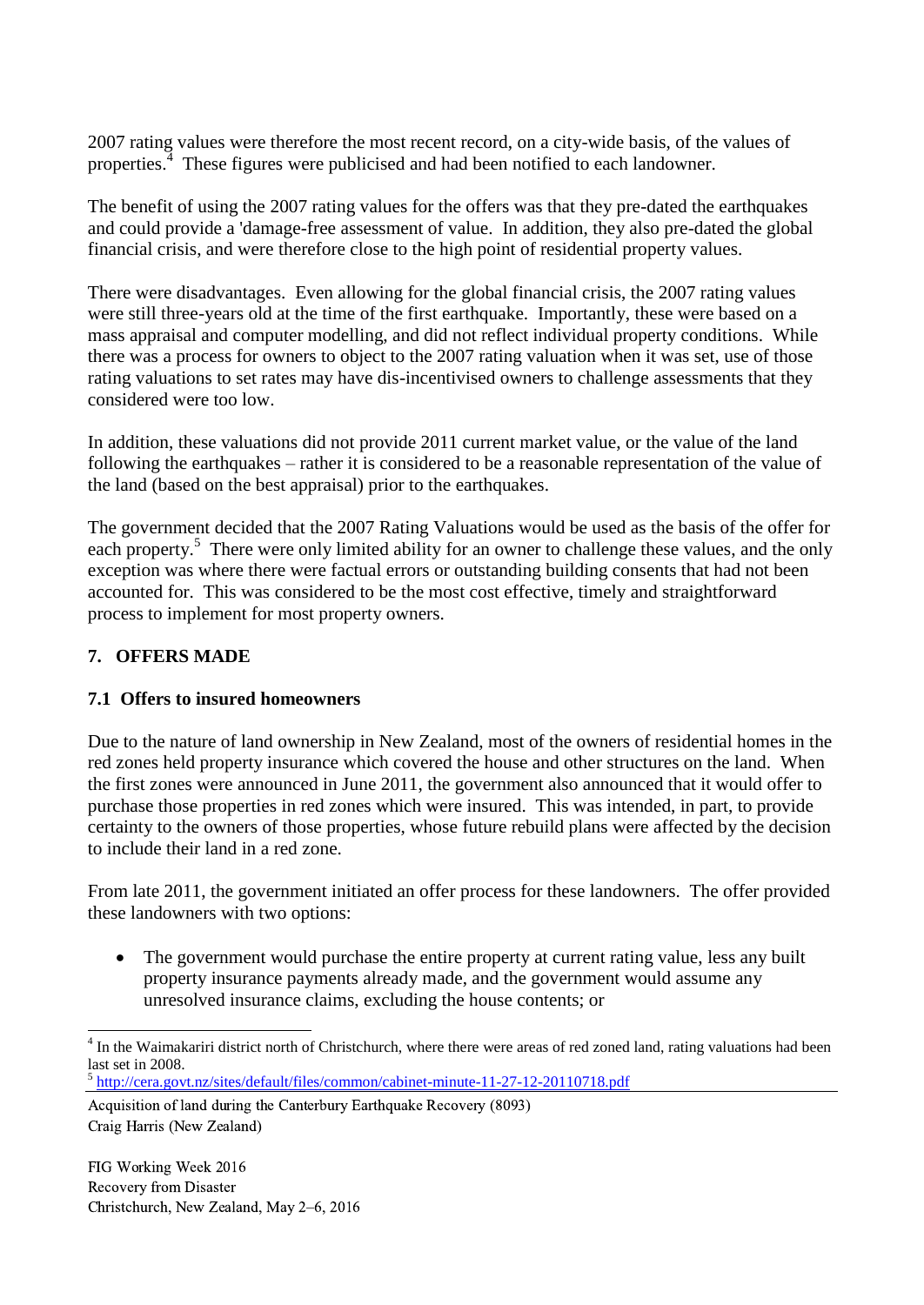• The government would purchase the land only, and the landowner would continue to deal with their insurer about payments for any homes.

This offer set out the two price options along with the usual terms and conditions including settlement dates and insurance transfer issues. The purchase price under the first option was higher as the government was taking over the benefit of all unresolved insurance claims, including receiving all payments made by EQC for damage to the land and buildings.

Residents were given nine months to decide whether to take up the government's offer to purchase their property. Acceptance of this offer would form a binding contract between the government and the owner. The final amount, less insurance payments already received, would be paid once the owner vacated their property. The government would also provide a 50 percent contribution towards the owners' legal fees, up to a set maximum. No deposit was paid, but the owner could select an early settlement date.<sup>6</sup>

The offer to property owners in the residential red zone was did not involve compulsory acquisition. Those owners who declined the offer retain their property rights. Owners were advised it might be difficult to obtain private insurance for a property in a red zone area, and that there would be little or no future infrastructure or support from the local authority.

### **7.2 Other red zone land**

These offers were only to owners of insured homes in the residential red zones. The offer process did not include vacant, commercial or uninsured properties. There were a number of small commercial properties in the red zones, such corner stores, motels, cafes and other owner-operated services. Uninsured improved properties include those where the owner chose not to insure their property, as well as those who may have been insured at some point but do not meet the requirements to be eligible for the government's offer for insured properties.

In September 2012, the government made an offer to the owners of these properties in the flat land residential areas. These offers were at 50 percent of the land value component, based on the 2007 Rating Valuations. Owners of commercial properties could choose one of two options for their insured improvements.

Offers to those with vacant land or uninsured properties were at a lesser value due to a number of considerations. These included equity with those red zone property owners who had been paying insurance premiums, and not creating disincentives for other owners to insure their properties. In addition, the offer value for commercial land was amended as it was not eligible for land insurance coverage.

# **8. PROGRESS**

-

<sup>6</sup> http://cera.govt.nz/residential-red-zone-offer-recovery-plan/crown-offer

Acquisition of land during the Canterbury Earthquake Recovery (8093) Craig Harris (New Zealand)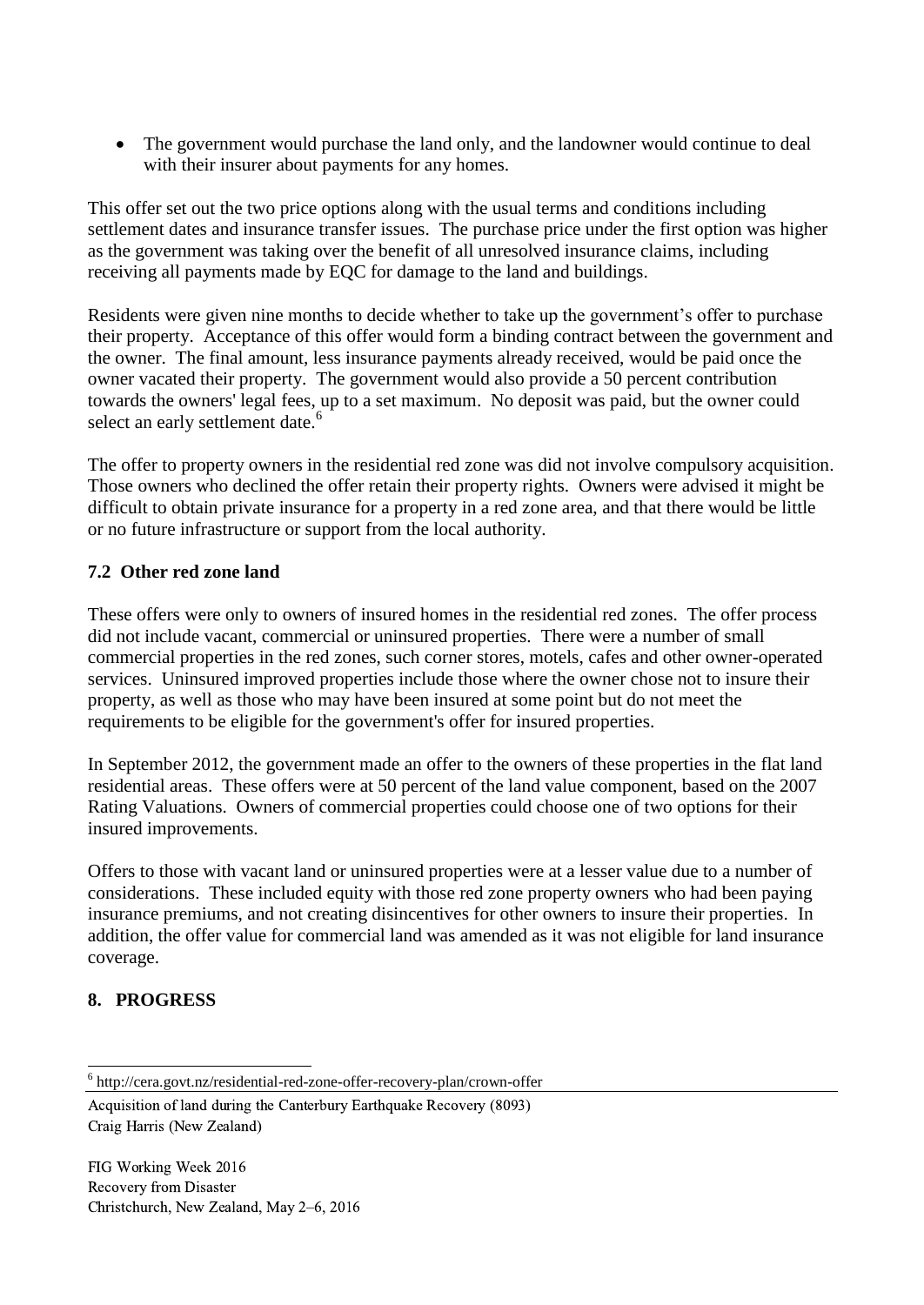The first offers were made to landowners of insured properties in August 2011. Of the 7,700 red zone properties eligible for an offer from the government, 97 per cent of owners had accepted an offer to purchase their properties. Most owners took the second option, land value only, while they continued to seek their EQC and private insurance coverage for their home. To date, the government has spent approximately NZD\$1.5 billion ( $\epsilon$ 0.9 billion) acquiring properties in the residential red zones.

There was concern from some of the owners who received offers that as property prices in undamaged areas were rising post-earthquake, that the offers would not provide owners with sufficient funds to purchase comparable replacement homes in Christchurch (particularly as the demand for residential properties had increased post-earthquakes). Concern was also raised about the use of rating valuations as a basis for the offers, as they were based on computer-modelling, did not involve inspections of all properties, and were not intended to be used for purchase purposes.<sup>7</sup>

In addition, there was concern from many of those who owned uninsured, vacant or commercial land in the residential red zones that their offers were treated differently than those for insured properties. This resulted in a legal challenge in 2013 to the government's offer process.

### **8.1 Legal action taken by affected groups**

A group of affected landowners challenged the government's offer for vacant, uninsured and commercial properties through the courts under a judicial review. The lawfulness of the offer of 50 percent of the land value was challenged on the basis that they were not made in accordance with the legislation.

This action was appealed through to New Zealand's highest court, the Supreme Court. The majority decision of the Court in early 2015 was that the government's offer had not been lawfully made.

The Court considered that the provisions of the CER Act had not been correctly applied to the offer, there had been a lack of public input into the offer, and the effects of delays and the difficult living conditions in the red zone should have been taken in to account at the time the offer was made.

In response to the Supreme Court decision, in mid-2015 the government published a draft Residential Red Zone Offer Recovery Plan and undertook public consultation on the proposal. The Plan was intended to "identify five key criteria for determining new Crown offers for all vacant, insured commercial and uninsured improved properties in the flat land and Port Hills residential red zone areas."<sup>8</sup> These criteria required any offer to account for:

- the health and wellbeing of the affected property owners,
- the insurance status of the properties,

 $\overline{a}$ 7 Sunday Star Times, *Offer to red zone owners a 'disgrace,'* August 2011. <sup>8</sup> CERA, *Residential Red Zone Offer Recovery Plan*, July 2015, p 2

Acquisition of land during the Canterbury Earthquake Recovery (8093) Craig Harris (New Zealand)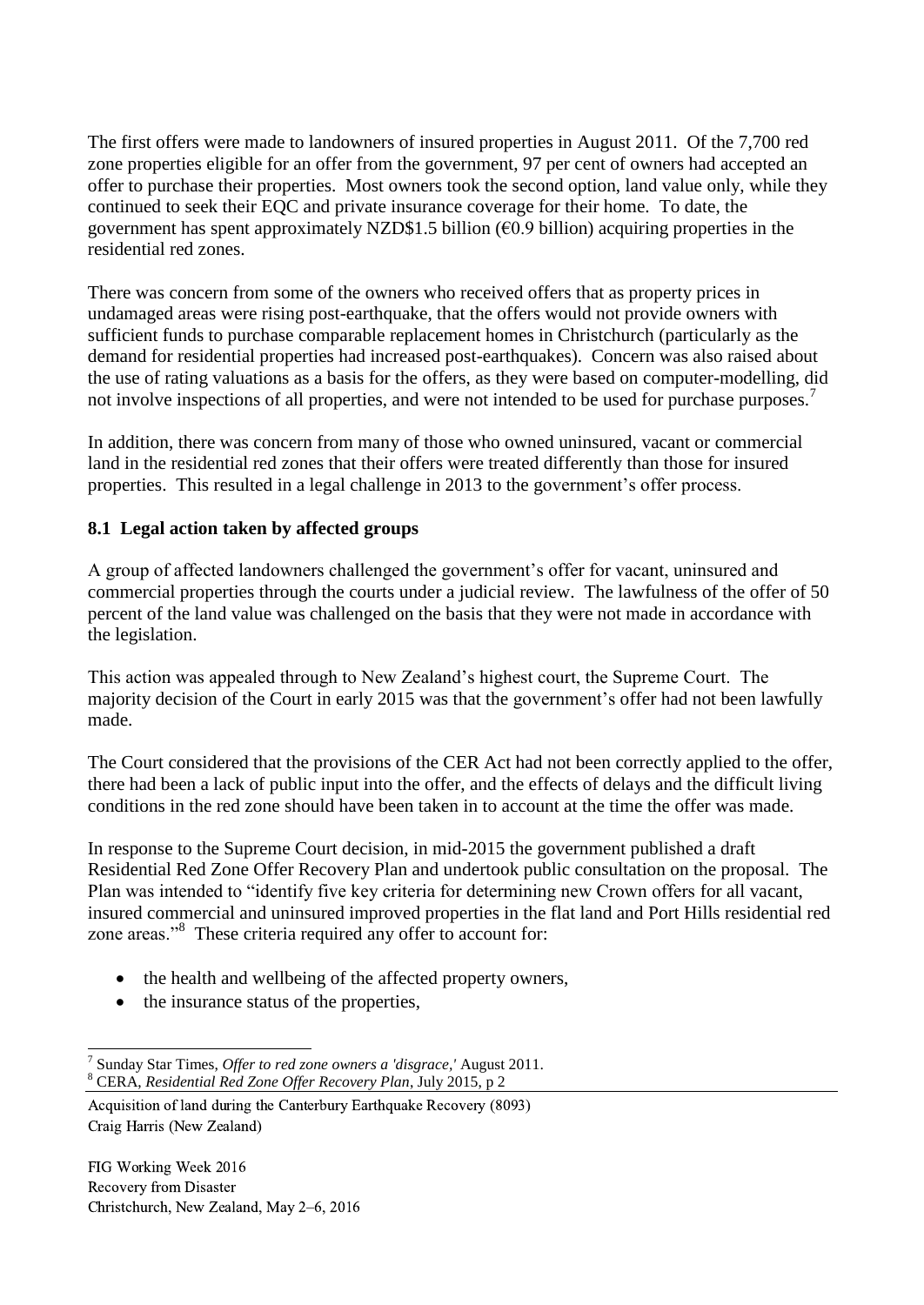- ensuring consistency in the treatment with owners of other red zone or green zone properties,
- ensuring a simple process to enable timely recovery, and
- financial implications for the Crown.

New offers were made to owners of vacant, uninsured or commercial properties in the residential red zones in August 2015. In general these were at 100 percent of the 2007 rating value for the land and buildings, less the value of any insurance payments made.<sup>9</sup>

Some owners of vacant land, commercial property or uninsured properties had already accepted the September 2012 government offer. To ensure consistency, the government offered payments to these owners to reflect the difference in the 2012 offer with the one made to other owners in 2015.

# **8.2 Compulsory acquisition**

To date there has been no compulsory acquisition of properties in the residential red zones. The offers made to owners are intended to obtain as many properties as possible through agreement. Future use of the residential red zone areas is still to be developed (see below), and these decisions will determined whether obtaining any outstanding properties is necessary.

# **9. ACTIONS ON PURCHASED RESIDENTIAL RED ZONE LAND**

Once the government had purchased a residential property, and completed EQC and insurance assessments, it was included in a demolition and clearance programme. The aim was to remove all of the built structures on the land and remove any significant risks. Initially all houses were cleared from a property (to remove hazards and security issues), but leaving other structures and improvements in place, in part to minimise issues of dust etc. Some houses that had suffered minimal damage were relocated to land outside the red zones.

Once a certain area has been cleared of all houses then the other improvements will also be taken away. Eventually other infrastructure, such as underground pipes, roads and cables will be taken away. Finally cleared sites would be sown with grass and fenced, which also helped to minimize maintenance costs.

By October 2015, most of the demolition work has been completed. Further work is required in the Port Hills, particularly due to safety issues with demolition and land stability. As of early 2016, the government owned 520 of the 700 red zoned properties in the Port Hills, but only around 210 houses had been demolished. It is planned for the demolitions and clearance work to be completed by the end of 2018.

Acquisition of land during the Canterbury Earthquake Recovery (8093) Craig Harris (New Zealand)

 $\overline{a}$ 9 http://cera.govt.nz/sites/default/files/common/residential-red-zone-purchase-offer-supporting-information-2015-18- 17.pdf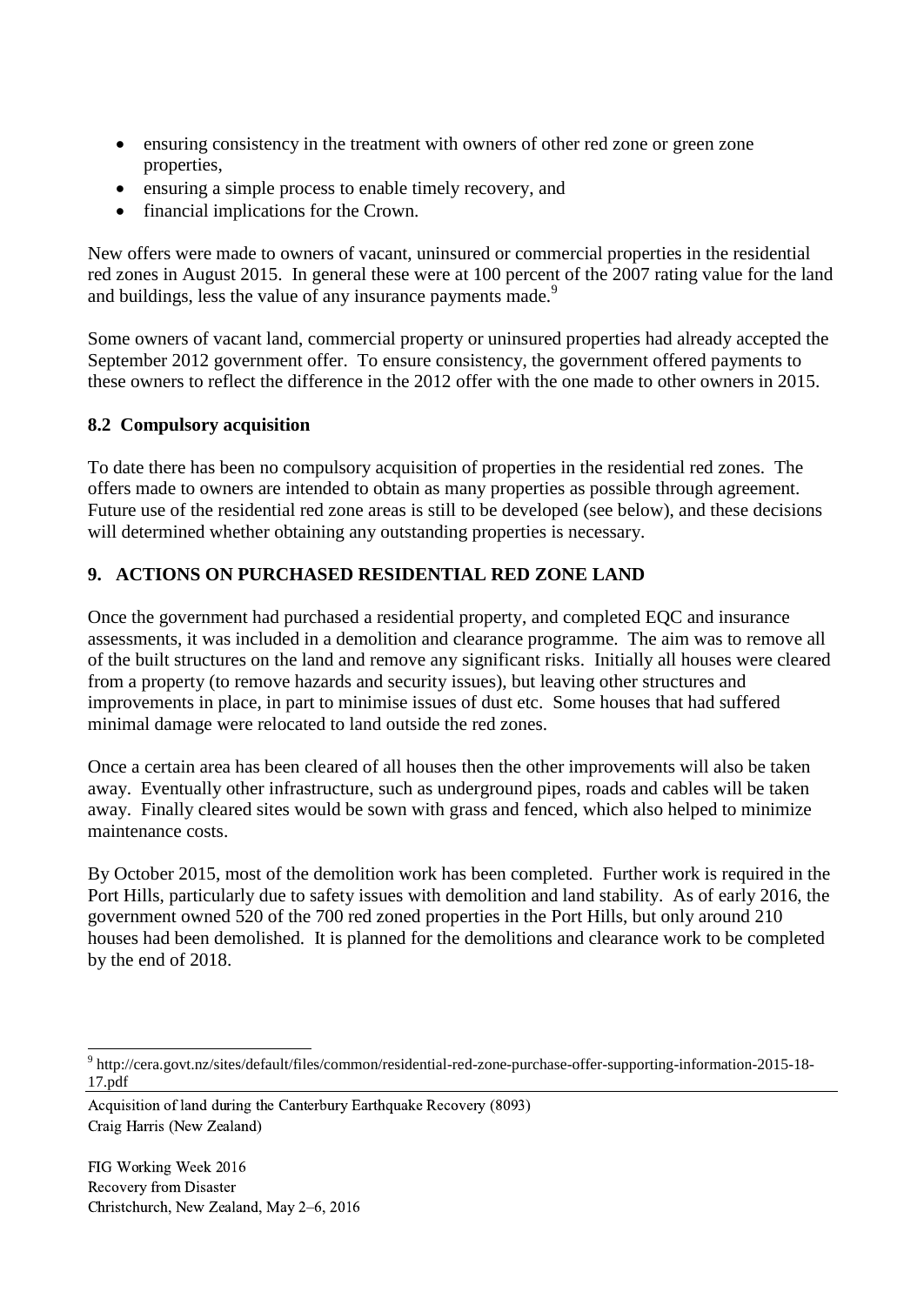Aside from maintenance of the cleared land, the flat land residential red zone is sparsely used. Most of the maintenance work undertaken is to manage the land until decisions on the future use of the land can be completed.

#### **10. CENTRAL BUSINESS DISTRICT RECOVERY ZONE**

In the Christchurch central business district, further actions were required to clear buildings that posed immediate risks to health and safety. This area faced a number of challenges, including preearthquake decline in demand due to the global financial crisis and competition from satellite areas, buildings that no longer met the needs of businesses, and low levels of residential use.

The Christchurch Central Recovery Plan was launched in July 2012. It was intended to provide a blueprint for how development of the central business district could occur, including changing to local planning requirements to enable effective and timely development. CERA identified a dozen 'anchor projects' - including a convention centre, combined government justice agency precinct, sports facilities and public transport nexus - intended to spark both private and public development in this area.

These projects required amalgamation of land parcels, as there were insufficient lots of a size needed to house these venues. The recovery Plan designated the sites for these anchor projects.

The acquisition process for these properties was different to that for the residential red zones. CERA, through private sector contractors, contacted each owner to commence negotiations to acquire their properties. The purchase price reached would be as a result of negotiations and reflect the value of land on the date it was acquired (i.e. its post-earthquake market value). These values were assessed following specific valuation advice being obtained for each property.

While these negotiations were underway, CERA commenced the compulsory acquisition process under the legislation. This was in order to secure these properties as quickly as possible. If compulsory acquisition was necessary, compensation would be determined under the legislation. One case where the government sought possession of land has been taken to the courts, which upheld the government's process for acquisition.

Construction of some of these anchor projects has commenced.

#### **11. THE FUTURE**

#### **11.1 Future use of the land**

Decisions on the future use of the residential red zone land have yet to be made. In the Waimakariri district, north of Christchurch, community engagement on possible future use is currently underway. A preliminary draft Waimakariri Red Zone Recovery Plan was published in February 2016, seeking public comments on the proposals.

Acquisition of land during the Canterbury Earthquake Recovery (8093) Craig Harris (New Zealand)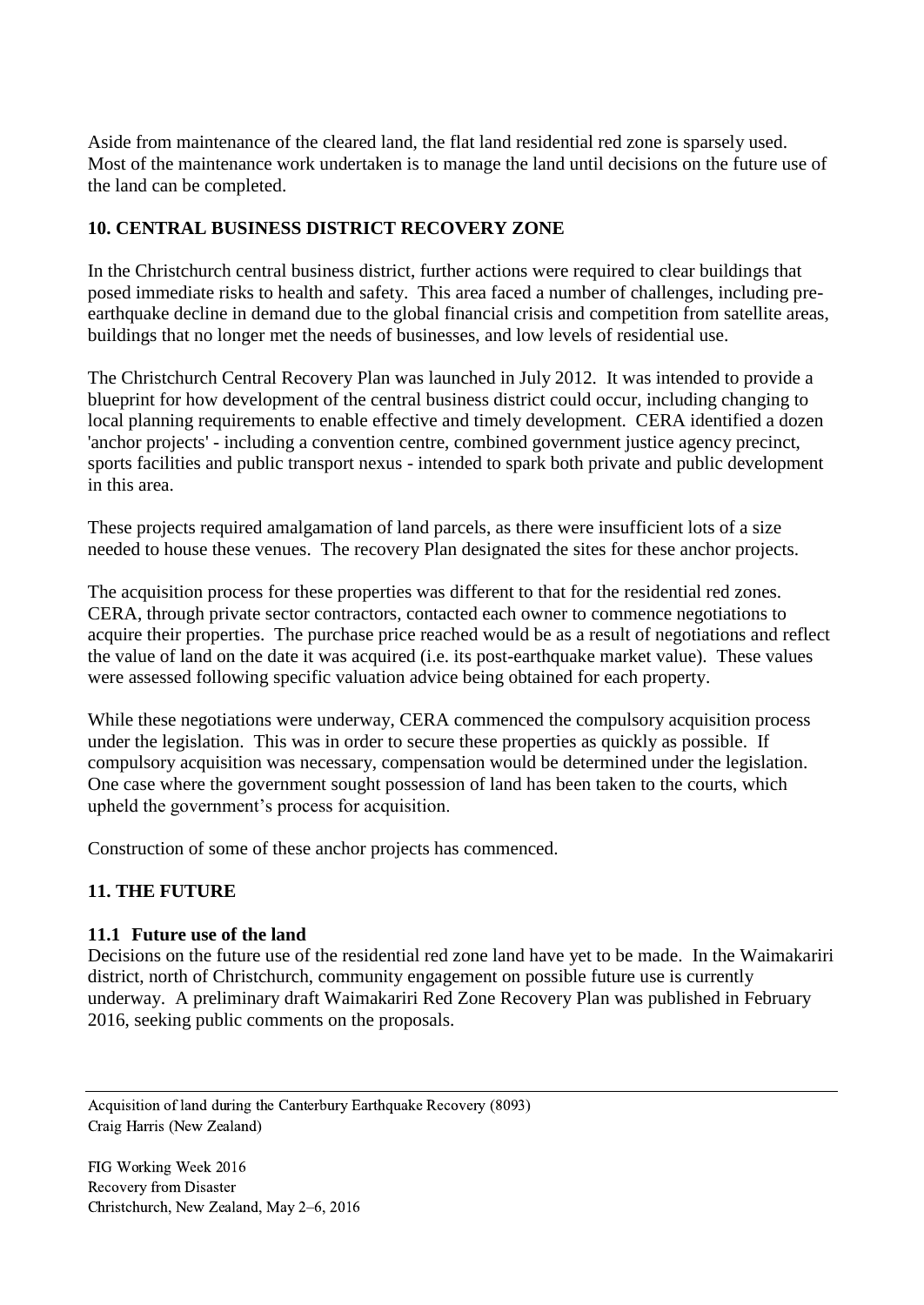The Recovery Plan identifies a number of areas within each red zone area that could be used for different purposes. It found that while remediation was possible to enable intensive scale redevelopment, the presence of natural hazards such as flooding and high cost of the engineering work required meant that it was more feasible for a range of mixed uses for the former residential land. This includes business, commercial, recreation and ecological enhancements, a cemetery, neighbourhood parks and sports grounds and rural use.<sup>10</sup>

The plan is subject to approval by the relevant Minister before it is implemented. The Plan will identify the long-term uses of the residential red zone as well as the practical steps necessary to implement these uses, including how ownership, funding and management will be determined. These plans will cover all the land in the residential red zones, including both properties acquired and those still in private ownership

There will not be one single approach for determining these future uses. No decision has yet been made on when future use decisions will be made in Christchurch. A community engagement process will be undertaken to help develop these future use options.

### **11.2 Operational changes and new legislation**

CERA was disestablished as a government department in January 2015 and incorporated into the Department of Prime Minister and Cabinet. Many of CERA's operational functions have been transferred to other government agencies or to local government. The management of the residential red zones passed to Land Information New Zealand.

With the Canterbury Earthquake Recovery Act expiring in mid-2016, new legislation will be promulgated to drive the next stage in the recovery process. The Greater Christchurch Recovery Bill is currently being considered by New Zealand's Parliament.

# **12. CONCLUSION**

The seismic events in Canterbury were unprecedented in their impact on the country. The decision to red zone property required government to address the impact on effected landowners. The existing mechanisms, such as public works legislation, were not able to be easily applied to this situation.

The process developed was able to be implemented primarily because New Zealand had a rating valuation system, based on mass appraisal and computer modelling, which enabled land values to be approximated. It is important to note that while the rating valuation system was not created to be used for property acquisitions, it did provide a basis for decision-making on individual properties in a practical manner. It is highly likely that had this system not been in place that the acquisition of individual properties would have been further prolonged, potentially impractical, making it difficult

 $\overline{a}$ <sup>10</sup> Waimakariri District Council, *Preliminary Draft Waimakariri Residential Red Zone Recovery Plan*, February 2016, p 10.

Acquisition of land during the Canterbury Earthquake Recovery (8093) Craig Harris (New Zealand)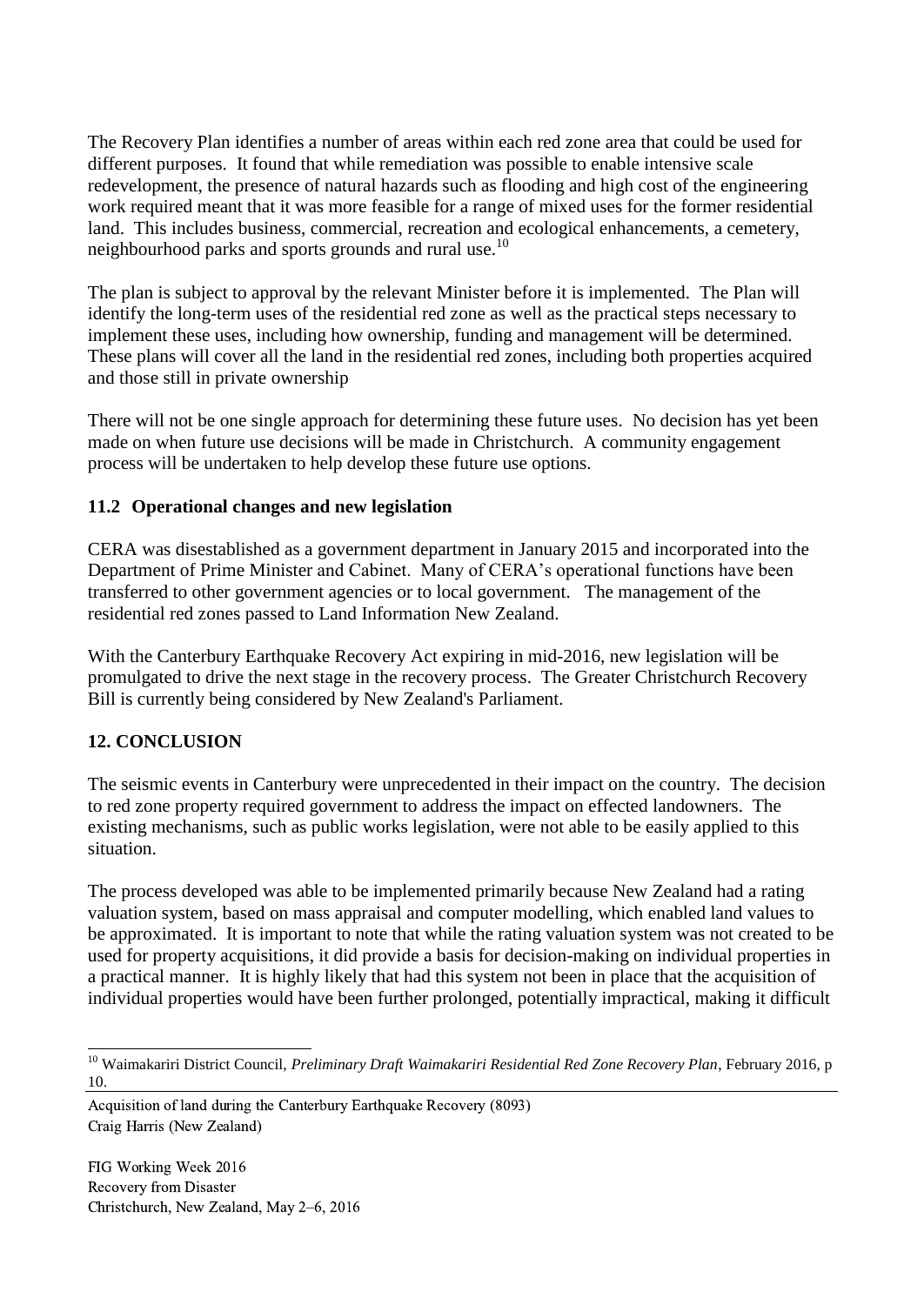to address the consequences of creating the residential red zones. This would have heightened the impact on individual owners.

The application of the government's offers was open to challenge, particularly in dealing with uninsured properties or vacant land. While the legislative framework was clear, there were questions about how it was applied in respect of these types of properties. This indicates that care is required to identify the objectives of any purchase programme or recovery effort and ensure that decisions regarding that work are completed in accordance with those objectives.

The work in the greater Christchurch area is continuing and the residential red zones are now significant areas of land within the city that will require long-term management, at least until future use decisions are made.

### **REFERENCES**

Canterbury Earthquake Recovery Authority (CERA), *Annual Reports 2011-2015,*

CERA, *Residential Red Zone Offer Recovery Plan*, July 2015,

CERA, *Residential Red zone purchase offer supporting information*, August 2015.

New Zealand Government, *Crown Offer to Residential Insured Property Owners in the Canterbury Earthquake Affected Red Zones*, Cabinet Minute of Decision (11) 27/12, released by Minister for Canterbury Earthquake Recovery, June 2011 <http://cera.govt.nz/sites/default/files/common/cabinet-minute-11-27-12-20110718.pdf>

Sunday Star Times, *Offer to red zone owners a 'disgrace,'* August 2011, http://www.stuff.co.nz/thepress/news/christchurch-earthquake-2011/5480019/Offer-to-red-zone-owners-a-disgrace

Waimakariri District Council, *Preliminary Draft Waimakariri Residential Red Zone Recovery Plan*, February 2016, www.redzoneplan.nz

#### **BIOGRAPHICAL NOTES**

I have worked in the Crown property area at the Department of Survey and Land Information and LINZ since 1995, in both operational and regulatory roles. In 1999, I was part of an interagency team charged with reviewing the Public Works Act 1981 and Land Act 1948.

Following a period as advisor to the Minister of Lands, I was appointed manager of LINZ's Crown Property Regulatory team. My business unit administers the key legislation governing how government manages state land in New Zealand. In 2011, my team assisted in the drafting of the land provisions of the Canterbury Earthquake Recovery Act 2011, including the land acquisition powers. In 2012 I was appointed Deputy Commissioner of Crown Lands in addition to my existing

Acquisition of land during the Canterbury Earthquake Recovery (8093) Craig Harris (New Zealand)